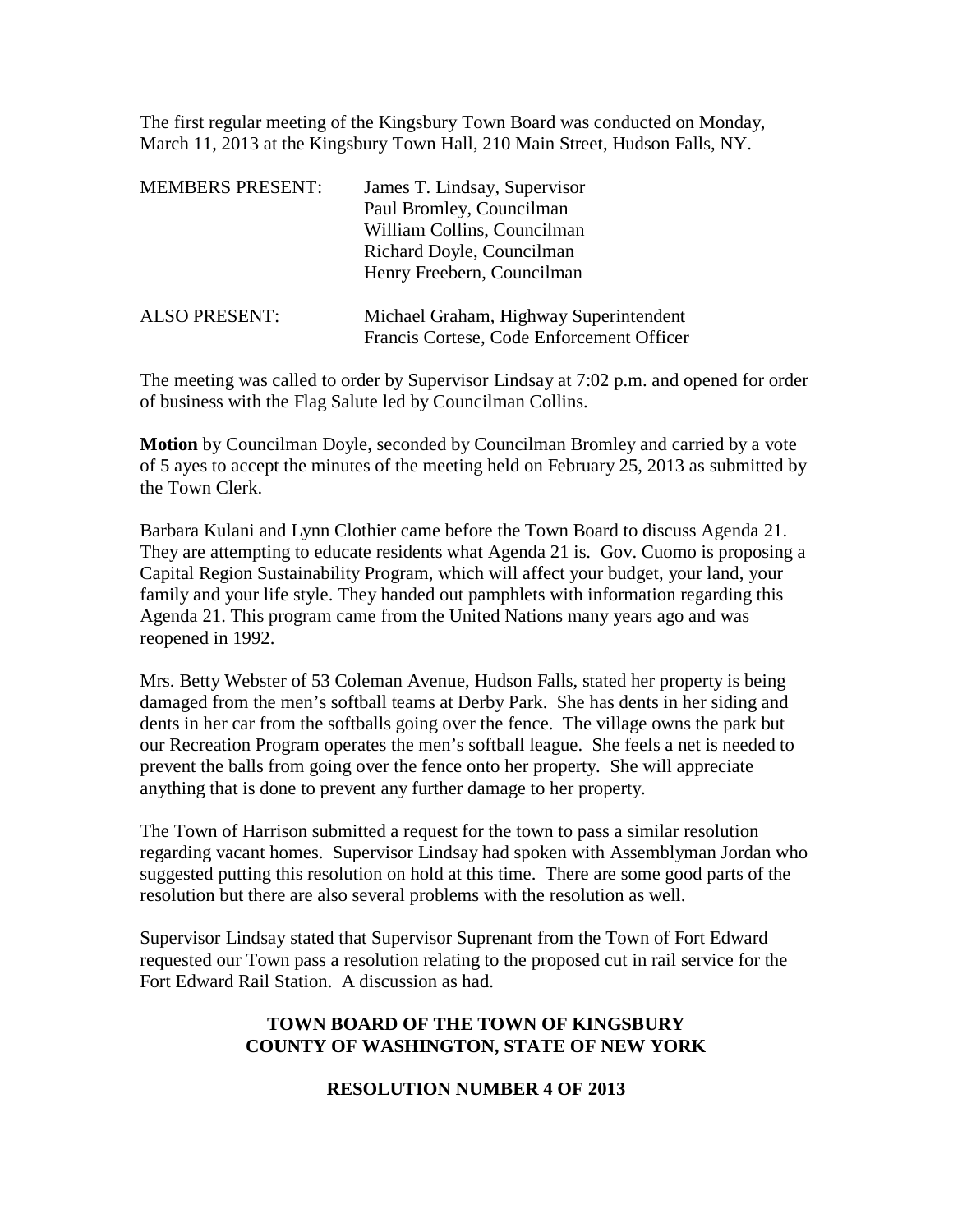#### **ADOPTED MARCH 11, 2013**

## **INTRODUCED BY COUNCILMAN FREEBERN, WHO MOVED ITS ADOPTION, SECONDED BY COUNCILMAN COLLINS.**

### **RESOLUTION SUPPORTING PRESERVATION OF RAIL SERVICE IN WASHINGTON COUNTY**

**WHEREAS**, the Adirondack/Glens Falls Transportation Council is designated by the Governor of New York State as the Metropolitan Planning Organization (MPO) for the Glens Falls Urbanized Area; and

**WHEREAS**, the Planning and Programming area of the Adirondack/Glens Falls Transportation Council includes the entirety of Warren and Washington Counties and the Town of Moreau in northern Saratoga County; and

**WHEREAS**, the MPO is committed to preserving and expanding multimodal transportation options that contribute positively towards regional quality of life, economic vitality, marketability, and tourism access; and

**WHEREAS**, the existing passenger rail transportation services as provided by the Adirondack and Ethan Allen AMTRAK routes provide essential access for residents of and visitors to eastern New York and central Vermont and benefit not only those communities directly served but the surrounding metropolitan area of Glens Falls and adjacent southern Adirondacks as well; and

**WHEREAS**, A/GFTC acknowledges the efforts of the New York State Department of Transportation and the Vermont Agency of Transportation to expand rail transportation services to potential riders in eastern central New York and southwestern Vermont as part of the ongoing New York-Vermont Bi-State Intercity Passenger Rail Study; and

**WHEREAS**, "improvements to existing intercity passenger rail services in eastern central New York State" is noted as a purpose of the study; and

**WHEREAS,** an alternate service configuration for the Ethan Allen route has been developed that would eliminate that route's service to Fort Edward, Whitehall and Saratoga Springs, effectively cutting the total passenger rail service to those destinations in half and severely compromising the overall viability and utility of passenger rail; and

**WHEREAS,** rerouting service away from Saratoga Springs would negatively impact the operations of the Saratoga and North Creek Railway;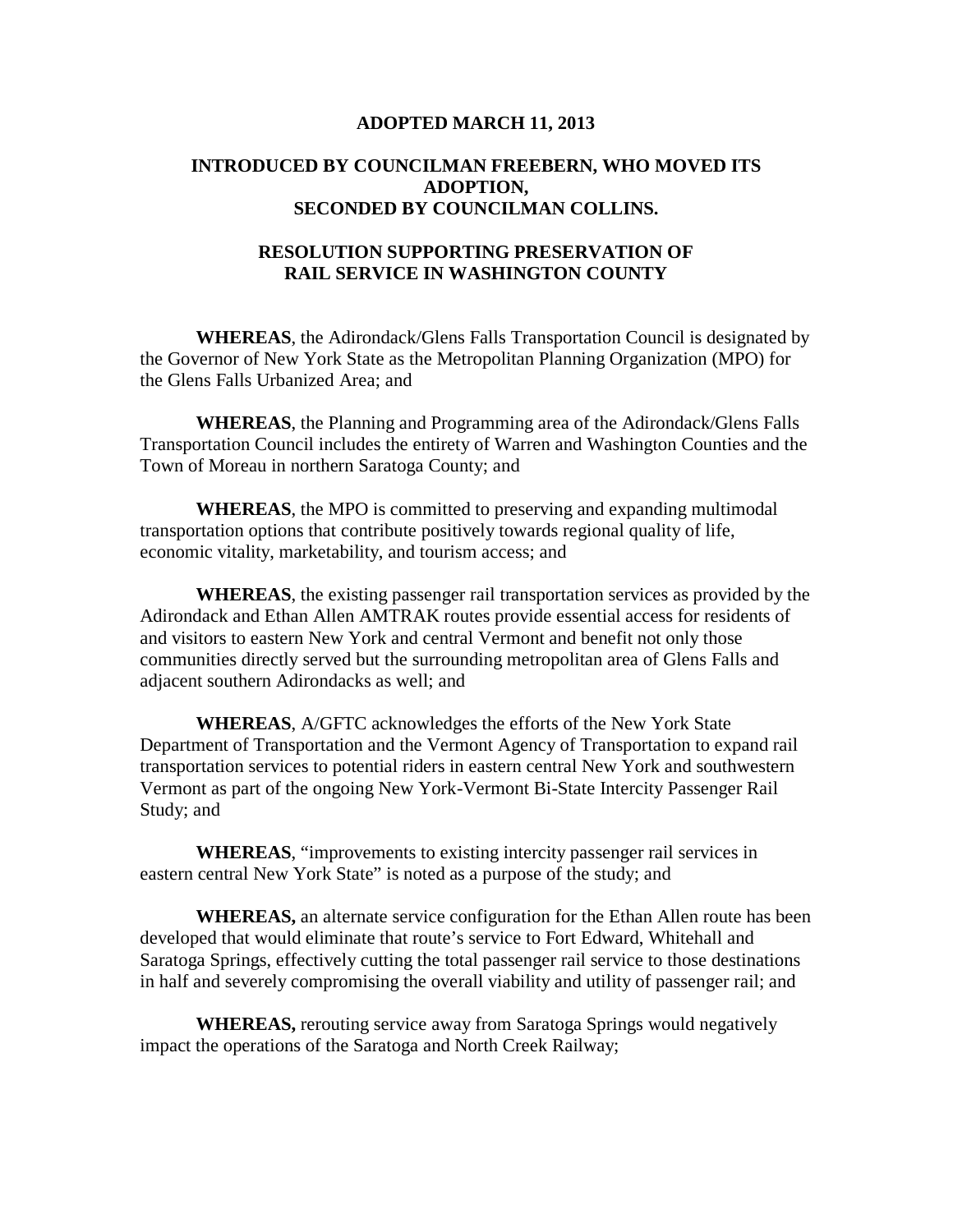**WHEREAS**, other alternatives that would not compromise existing passenger rail service to Fort Edward, Whitehall, Saratoga Springs and the surrounding metropolitan areas have also been developed by the study team and are under consideration;

**NOW BE IT THEREFORE RESOLVED**, that the Adirondack/Glens Falls Transportation Council strongly supports the advancement and implementation of passenger rail service alternatives that either preserve or expand existing service levels to Fort Edward, Whitehall and the surrounding Glens Falls, Lake George region; and

**BE IT FURTHER RESOLVED** that A/GFTC contends that the primary purpose of the study, to "benefit unserved and underserved communities', cannot and should not be accomplished through the elimination of services to other underserved communities, including those in the Fort Edward, Whitehall and the Glens Falls-Lake George region.

| Those members present were:  | Voting: |
|------------------------------|---------|
| James T. Lindsay, Supervisor | Aye     |
| Paul Bromley, Councilman     | Aye     |
| William Collins, Councilman  | Aye     |
| Richard Doyle, Councilman    | Aye     |
| Henry Freebern, Councilman   | Aye     |

Supervisor Lindsay reported that Adirondack Gateway Council has come up with enough money to put out RFQ's for sewer and broadband infrastructure. The Adirondack Gateway Council has to provide 10% in kind services for these grants. The sewer grant amounts to \$85,000 and \$55,000 for broadband services.

Supervisor Lindsay reported that the Town Attorney's went to Court on Tuesday, March 5 regarding the Royal Wood Shavings Manufacturing litigation. He gave a brief synopsis of what happened and we are now waiting to hear the Judge's decision.

Supervisor Lindsay stated the attorneys appeared in court on behalf of the Town of Thursday, March 7 regarding the Dix Avenue property. Judge Clark reserved her decision.

Councilman Bromley asked where Mr. Stratford head of the Canal Corporation got his information from as far as 40,000 tons of freight going up the barge canal. Mr. Bromley stated there is no grain coming past his property and there has been no navigational dredging done to allow large boats to get through that area.

A discussion was had regarding a resolution exempting matters of local concern from the County Planning and Zoning Board Review Agreement.

# **TOWN BOARD OF THE TOWN OF KINGSBURY COUNTY OF WASHINGTON, STATE OF NEW YORK**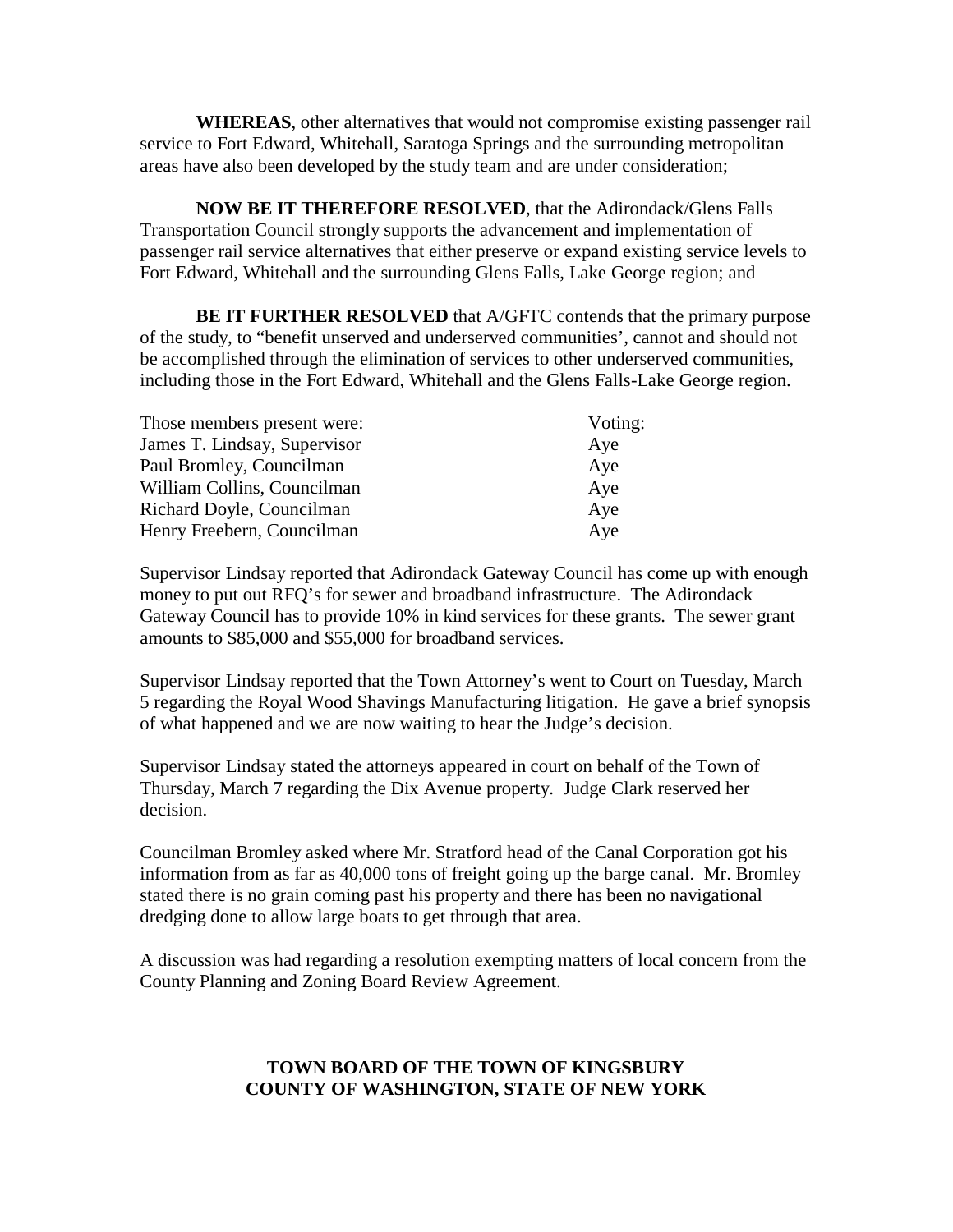#### **RESOLUTION NUMBER 3 OF 2013 ADOPTED MARCH 11, 2013**

## **INTRODUCED BY COUNCILMAN FREEBERN, WHO MOVED ITS ADOPTION. SECONDED BY COUNCILMAN COLLINS.**

## **EXEMPTION OF MATTERS OF LOCAL CONCERN FROM COUNTY PLANNING REVIEW**

**WHEREAS**, the Washington County Planning Board was created by the Washington County Board of Supervisors as provided by Article 12B of the General Municipal Law; and

**WHEREAS**, the provisions of General Municipal Law Article B, Section 239 l and m (GML 239) require local municipal bodies in Washington County to submit certain planning and zoning actions to the Washington County Planning Board for said Board's review and recommendation unless excepted by an agreement approved by the municipal body; and the County Planning Board that such matter is of a local rather than an inter-municipal or county-wide concern; and

**WHEREAS**, it is in the interest of the County and local municipal bodies for a local municipal body to be able to take action on matters of local concern without being bound by the referral requirements of GML 239; and

**WHEREAS**, having such an agreement for exception of matters which are not of an inter-municipal or county-wide concern is not detrimental to the County or the *Town of Kingsbury Town Board*; and

**WHEREAS**, the Washington County Planning Board has established a process for exempting matters and actions of local concern from the referral requirements of GML 239, now, therefore, be it

**RESOLVED** that the attached agreement entitled "*Exemption of Matters of Local Concern from County Planning Review Agreement"* shall exist between the County Planning Board and the Town of Kingsbury Town Board; and be it further

**RESOLVED** that said agreement shall apply to zoning reviews and action of the Town of Kingsbury Town Board; and be it further

**RESOLVED** that a copy of this resolution with the attached agreement shall be provided to the Washington County Planning Board; and be it further

**RESOLVED**, that this agreement shall take effect immediately.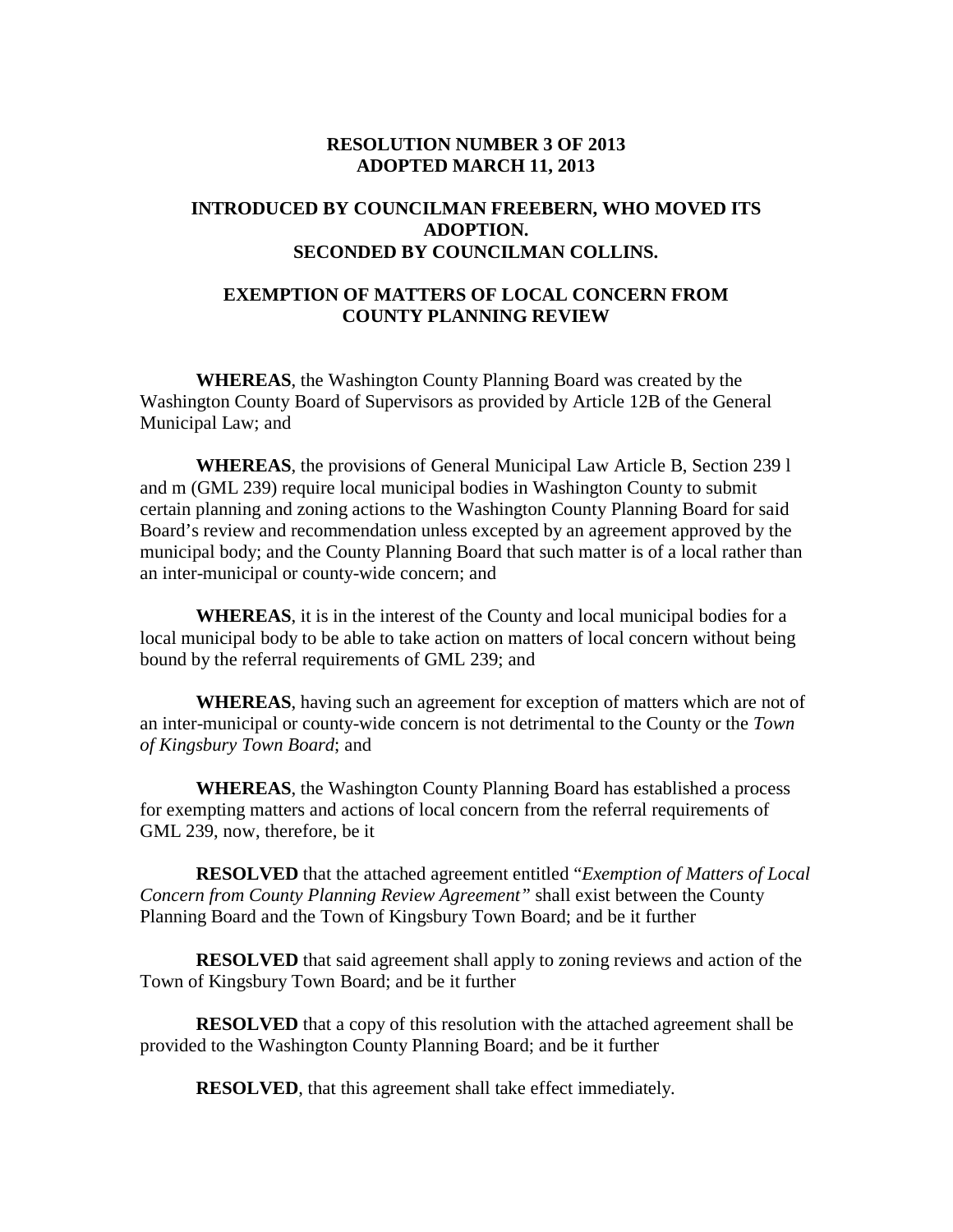| Voting: |  |
|---------|--|
| Aye     |  |
| Aye     |  |
| Aye     |  |
| Aye     |  |
| Aye     |  |
|         |  |

Supervisor Lindsay stated we had received a petition from area residents of State Route 196 for cable service. He had contacted Brenda Emmel at Time Warner and he is waiting to hear further information.

Supervisor Lindsay stated he had contacted National Grid regarding the Vaughn Road natural gas line but has not received an answer.

Councilman Doyle stated that Tom Darfler has completed the first edition of the Town's website. The Town Clerk reported she had contacted Mr. Darfler regarding corrections to the first edition. He requested the Town Clerk put out a memo to all the department heads to review their portion of the site and make suggestions for additions or corrections.

Highway Superintendent Graham requested authorization to post the following town roads: Bentley Road, County Line Road, Crowley Road, Dean Road, Geer Road, Green Barn Road, Hartman Road, Hendee Road, Mud Pond Road, Pattens Mills Road, Rock City Road, Sanford Ridge Road, Stone Schoolhouse Road and Underwood Road. **Motion** by Councilman Freebern, seconded by Councilman Collins and carried by a vote of 5 ayes authorizing the posting of the above noted roads.

Highway Superintendent Graham stated we were ready to go out to bid for well drilling at the new highway garage property. Bid openings will be on Friday, March 22 at 3:40 p.m. to offer Mr. Graham opportunity to review the bids prior to award. **Motion** by Councilman Bromley, seconded by Councilman Freebern and carried by a vote of 5 ayes authorizing the advertisement for bids for the well drilling.

Superintendent Graham spoke with Pat Sullivan on Friday and he said things are progressing. The architects have the drawings now and things will move along fairly quickly. We are hoping to have Pat and Dan give a presentation on the building. It will then be reviewed and go out to bid sometime in April.

The Town Clerk stated she had received information from the Recreation Director for bids for the t-shirts for the Recreation Programs. She requested authorization to advertise for bids for t-shirts with a bid opening on Monday, March 25, 2013 at 7:05 p.m. **Motion** by Councilman Freebern, seconded by Councilman Collins and carried by a vote of 5 ayes authorizing the clerk to place the ad for t-shirt bids.